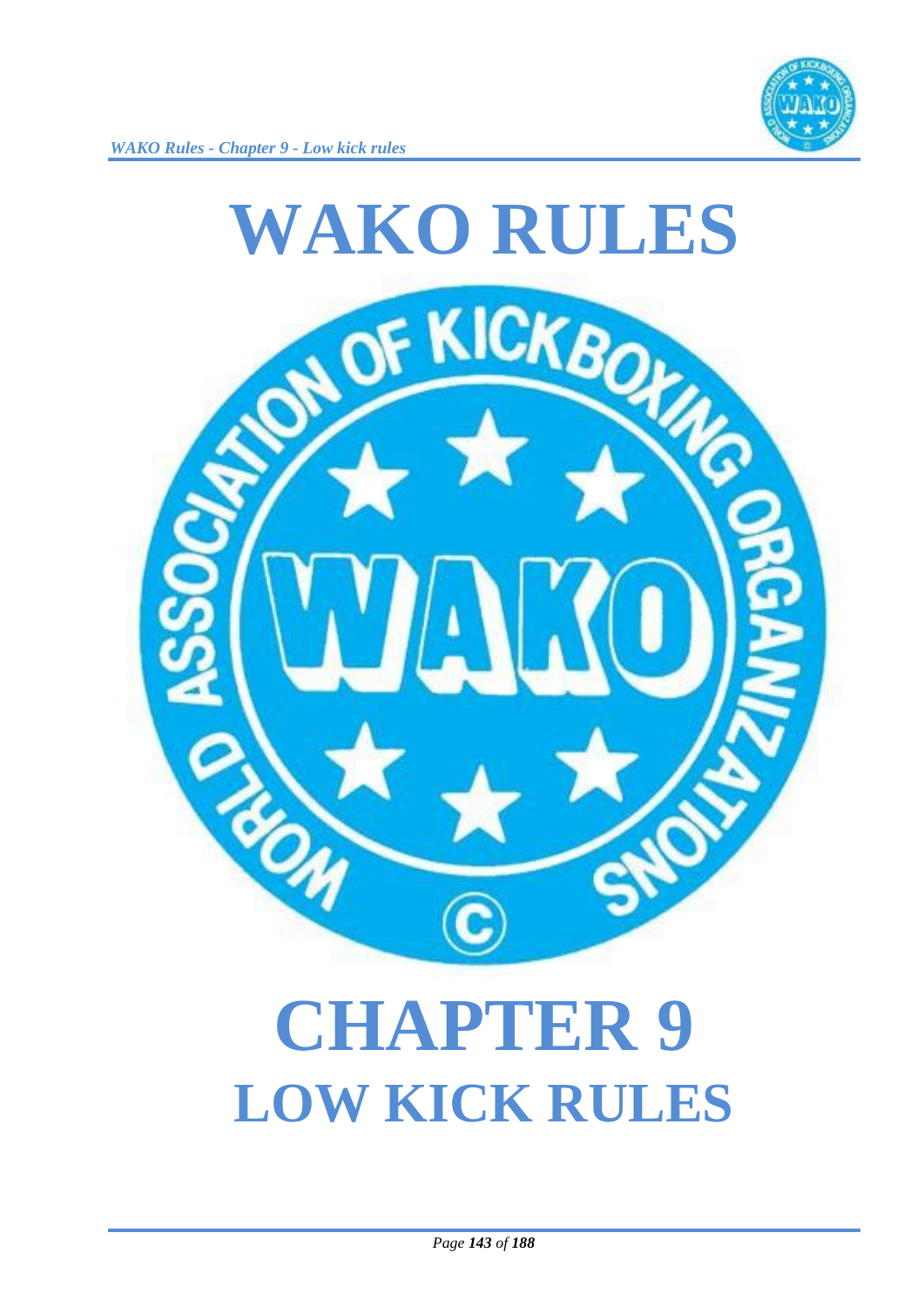

## **Chapter 9. Low kick rules**

## **Chapter's 9 Table of contents**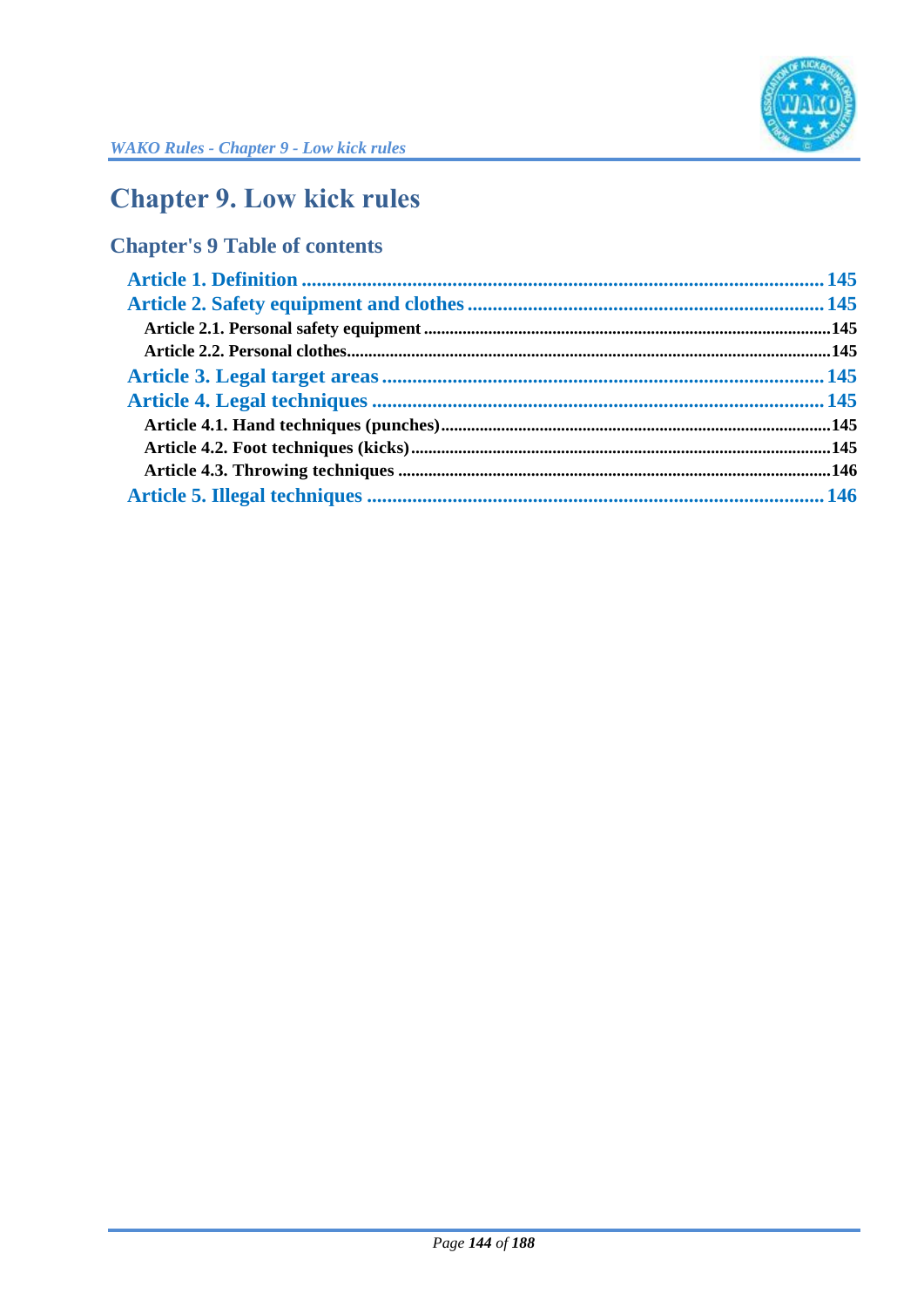

## **Article 1. Definition**

Low kick is a kickboxing discipline where the intention of a kickboxer is to defeat opponent using legal techniques with full power and strength. Strikes must be delivered to legal target areas with focus, speed, balance and determination, creating solid contact. Strikes are allowed to the front and side of the head and to the front and side of the torso. Strikes (kicks) are also allowed to opponent's leg (thigh below the waist and above the knee from outside, inside and on the back). Sweeping technique is also allowed.

## **Article 2. Safety equipment and clothes**

#### **Article 2.1. Personal safety equipment**

- Head protection (top of the head must be covered).
- Mouth guard (on only the upper teeth or on both upper and lower teeth).
- Breast protection (for female kickboxers) (It is Mandatory to be worn under the top (bodice) or vest)
- Hand wraps (no stick with a tape).
- Gloves for contact sports (10 Oz).
- Groin protection (mandatory for male and female).
- Shin guards (must cover the shin and instep)
- Foot wraps (optional) (must be covered with the ankle support if used)
- Ankle support (optional, if foot wraps are not used)

#### **Article 2.2. Personal clothes**

- Bare torso and shorts for men,
- Sport top (vest) and shorts (no sport skirt) for women.

## **Article 3. Legal target areas**

The following parts of the body may be attacked using legal techniques:

- **Head** front, forehead and side
- **Torso** front and side
- **Legs** thigh below the waist and above the knee from outside, inside and back
- **Foot** ankle level, (only for sweeping)

#### **Article 4. Legal techniques**

Hand and foot techniques must be used equally during the entire fight. All techniques must be used with full power. Any technique which is partially deviated or blocked, or that simply touches, brushes or pushes an opponent will not be scored.

#### **Article 4.1. Hand techniques (punches)**

- Direct
- Uppercut
- Hook

#### **Article 4.2. Foot techniques (kicks)**

• Front kick to torso and head (not to thigh)